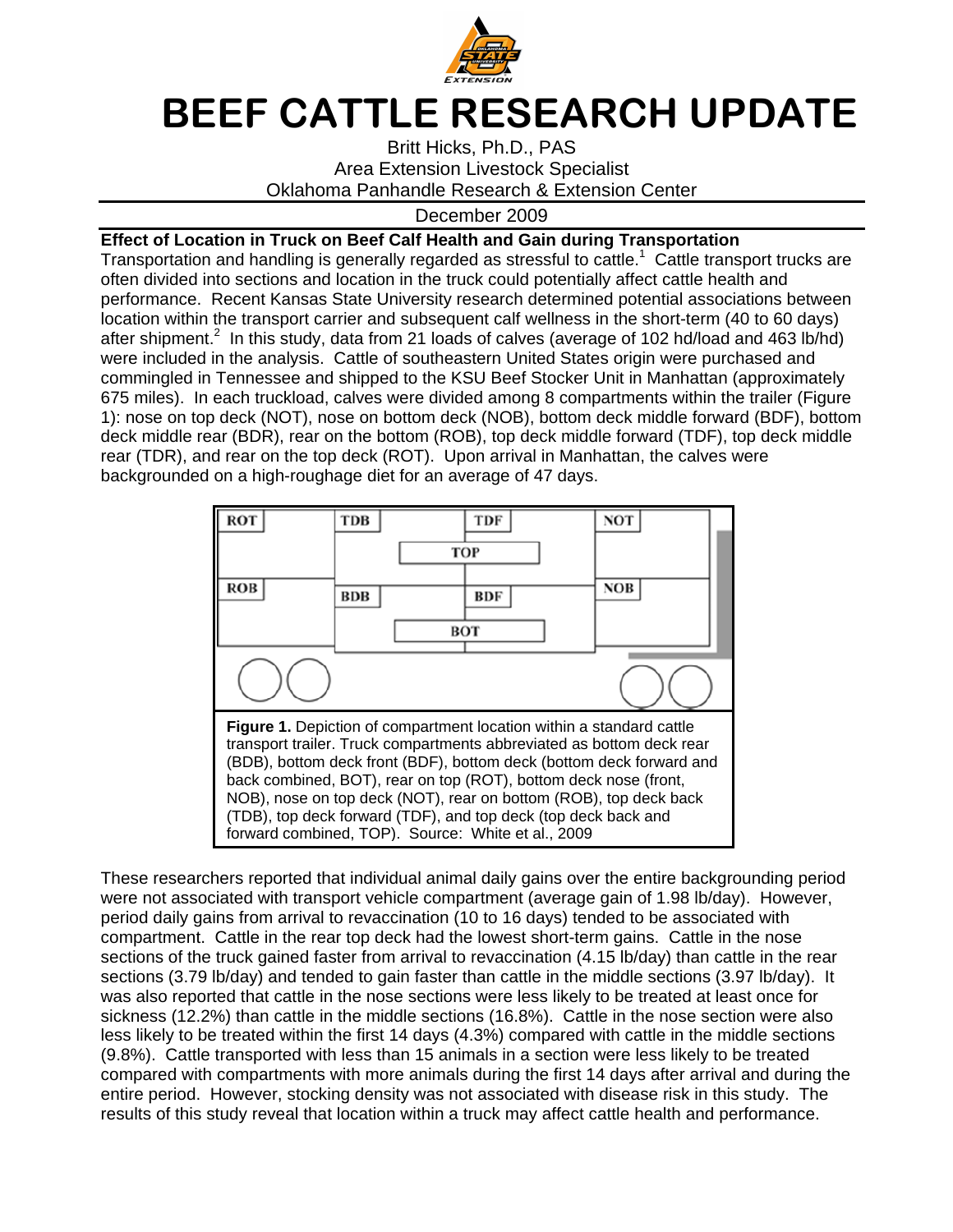## **Effect of Energy Supplementation of Grazing Stocker Cattle on Subsequent Feedlot Performance and Carcass Traits**

Recent Kansas State University research evaluated grazing and subsequent finishing performance of 117 Angus stocker calves (519 lb initial weight and  $\sim$ 7 months of age) supplemented with 0, 1.81, or 3.62 lb/day of ground grain sorghum (DM basis) while grazing smooth bromegrass pastures in 2002, 2003, and 2004.<sup>3</sup> These supplementation rates corresponded to approximately 0, 0.25 and 0.50% of cattle body weight on a DM basis. The grain sorghum was fed daily in bunks. In each year, the cattle continuously grazed pasture at a stocking rate of 1 hd per 1.25 acres from mid-April to early November (207 day grazing phase). The forage protein content ranged from approximately 7 to 21% each year. However, the protein content was less than 10% during the majority of the grazing season. After the grazing phase, all cattle were a fed common finishing diet (80% ground grain sorghum, 15% corn silage, and 5% supplement, DM basis) for an average of 112 days each year.

The results of this study are shown in Table 1. These researchers reported that supplementation with 1.81 or 3.62 lb/day of grain sorghum increased grazing daily gains by 10.8 or 18.94%, respectively, compared with feeding no supplement (1.63, 1.81, and 1.94 lb/day for 0, 1.81, and 3.62 lb/day supplementation rates, respectively). Furthermore, supplemented cattle produced more weight gain per acre than non-supplemented cattle (267, 297, and 322 lb/acre, respectively, for 0, 1.81, and 3.62 lb/day supplementation rates). Forage mass was measured every 28 days on each pasture during the grazing season. This data showed that forage mass was not affected by supplementation suggesting that these levels of supplementation had little or no apparent effect on forage intake. A 1987 research review concluded that energy supplementation of grazing cattle reduces forage intake and digestibility and that this substitution is more pronounced at greater levels of feeding.<sup>4</sup> This review suggested that concentrates can be fed up to about 0.50% of body weight without causing large decreases in forage intake. In the Kansas trial, cattle supplemented with 1.81 or 3.62 lb/day of grain sorghum required 11.9 or 12.9 lb of grain sorghum (DM basis) for each additional lb of weight gain above that of the unsupplemented control cattle. These supplement conversion ratios are slightly higher than the 8 to 10 conversion ratios generally observed with energy supplementation (typically grains) on pasture. In contrast to these poor supplement conversion ratios, supplement conversion ratios generally range from about 2 to 3 with protein supplements containing approximately 38 to 44% protein.<sup>5</sup>

During the finishing phase of this study, no differences in weight gain or feed intake due to the grazing treatments were reported. This date indicates that cattle not supplemented while grazing had no compensatory gain in the feedlot. However, cattle that were supplemented with 1.81 lb/day of grain sorghum during the grazing phase required less ( $P < 0.05$ ) feed per pound of finishing gain than cattle that were previously supplemented with 3.62 lb/day of grain sorghum (7.30 vs. 7.98). Cattle supplemented during grazing maintained their weight advantage through the finishing phase, yielding heavier carcasses.

Carcass fat thickness did not differ between the grazing treatments. However, cattle fed 3.62 lb/day of grain sorghum yielded carcasses with greater marbling scores and a numerically greater percentage of USDA choice carcasses than those receiving no supplement during grazing (86.8 vs. 78.5%). This increased marbling may be due the cattle receiving grain supplementation during the grazing phase. Several studies have indicated that increasing exposure to high grain (starch) diets to early weaned steers results in increased carcass quality at slaughter.<sup>6,7,8</sup> These studies suggest that the type of diet (grain vs forage) may affect marbling. High grain (starch) diets appear to result in greater marbling deposition.

These researchers concluded that relatively low levels of energy supplementation can increase grazing daily gains and gains per acre without having a negative impact on subsequent finishing performance. In addition, grain supplementation during the grazing phase may provide an opportunity to increase marbling scores and thereby increase carcass value. Obviously, the